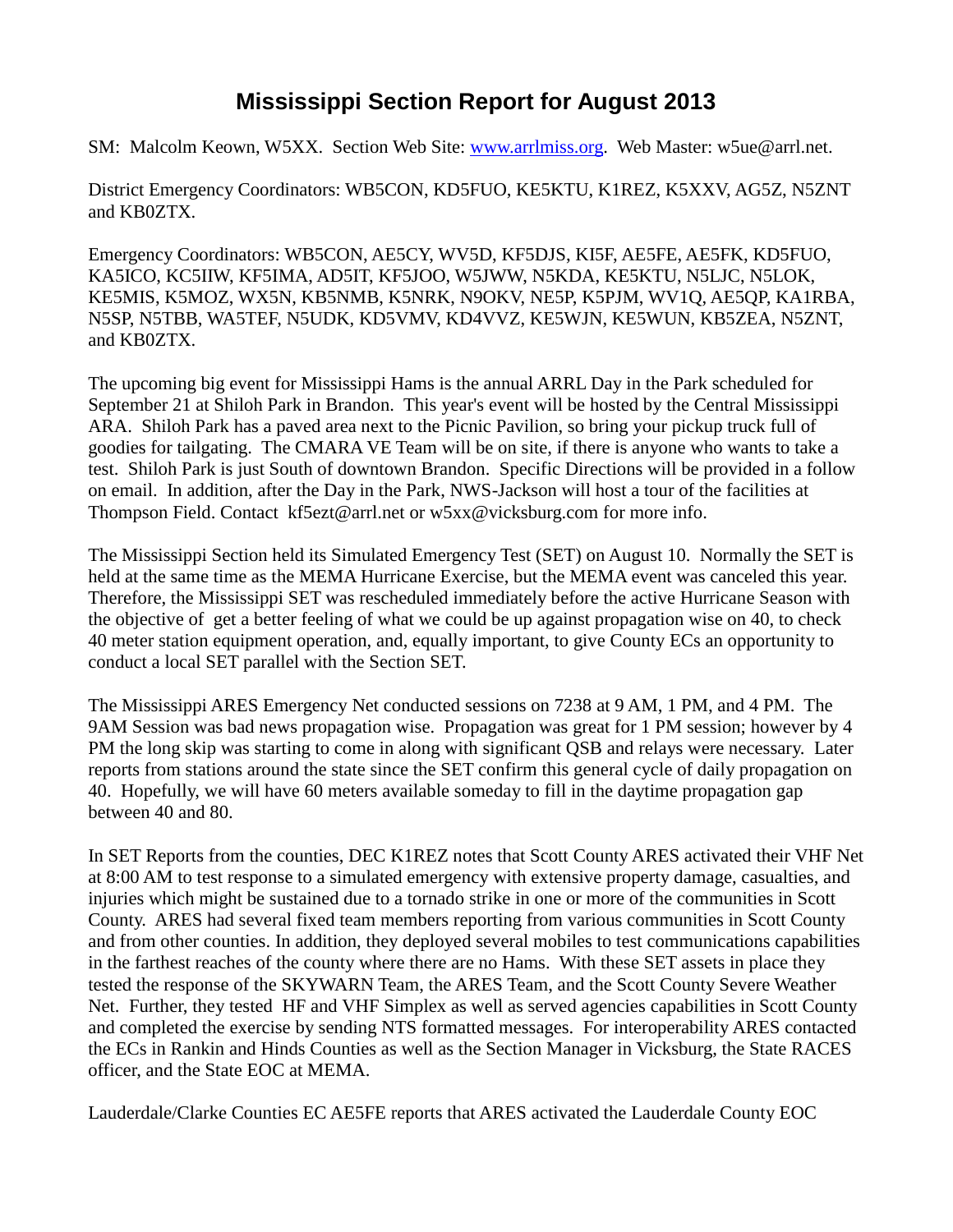WX5MEI for the SET. This simulated activation was the result of tracking Tropical Depression 12 which developed into simulated Hurricane Dante on August 4. Landfall occurred at 0630 on the day of the SET at the LA/MS state line area. By 0830 East Central Mississippi began experiencing winds from CAT 3 Hurricane Dante.

The WX5MEI Lauderdale County EOC was manned by WB5BNV (AEC Ops for Lauderdale County) and EC AE5FE. The Clarke County EOC at the time did not have a functional Radio Station so KF5MWE (AEC Ops for Clarke County) operated as the Clarke County EMA from his home QTH. (AE5FE notes that as of September 6 the Clarke County EMA EOC now has a operational station and to look for KF5MWE to start checking in from the EOC.)

WB5AKR served as the NTS Liaison as well as W5MLO. WB5AKR additionally served as the Remote Site (RS) Relay Station. During the SET the 40m band proved to be less than desirable at the Lauderdale EOC for SSB; however, all stations were able to send and receive WinLink traffic as well as packet traffic. The 'Remote Site Relay Station' concept incorporated into the Lauderdale/Clarke CommPlan proved to be a wise decision. No preplanning was required. The RS Relay Station knew what and how to do what was required and performed successfully. The WB5AKR RS was operating all EMCOMM associated equipment on 100% emergency power. AE5FE says this in itself was an an amazing feat!

Further, reports from the ECs indicate that local SETs were conducted in DeSoto and Itawamba Counties by VHF and simplex net activation and operation from the county EOC.

New Lee County EC WA5TEF and his Assistant EC KE5UFZ met with the Lee County Emergency Manager. They discussed getting his assistance in putting a repeater on one of the county E911 towers. Also, they discussed running table top exercises for all the county agencies, completing on line training, work with the Red Cross and Salvation Army, obtaining photo ID tags for all Tupelo ARC club members, and the upcoming SKYWARN training session on September 12 th. Further, Lee County is renovating its EOC with space set aside for a ARES radio area. Jim has prepared a list of equipment from three vendors and has presented the list to the Board of Supervisors for consideration.

EC KC5IIW advises that the Scott County ARC provided communications for the Bailey Benefit 5K Run in Forest on August 24 th. No problems were reported.

Certificates and Results for all Mississippi County Winners for the 2013 Mississippi QSO Party have been mailed. Results have also been provided by email or regular mail to all other participants, who submitted a log. The results are also available on [www.arrlmiss.org.](http://www.arrlmiss.org/) See you in April 2014 for the next QSO Party!

NE MS DEC WB5CON reports the the Alcorn County ARES will have a work day at their tower site to return the club 2 meter repeater to the air. The main projects are to get power properly run to the base of the tower and to raise the antenna higher on the tower. Corinth currently has one 2 meter repeater and one 440 repeater. The club repeater will give them two repeaters on 2 meters.

Scott County WC KC5IIW advises that W5JMJ, AEC for Scott County, has been presenting a 12 part training series on Message Handling during the weekly Scott County ARES Training Net. McLeod's goal is to encourage, equip, and train Amateur Radio Operators in Scott County for appointments as Official Relay Stations (ORS) and Official Emergency Stations (OES).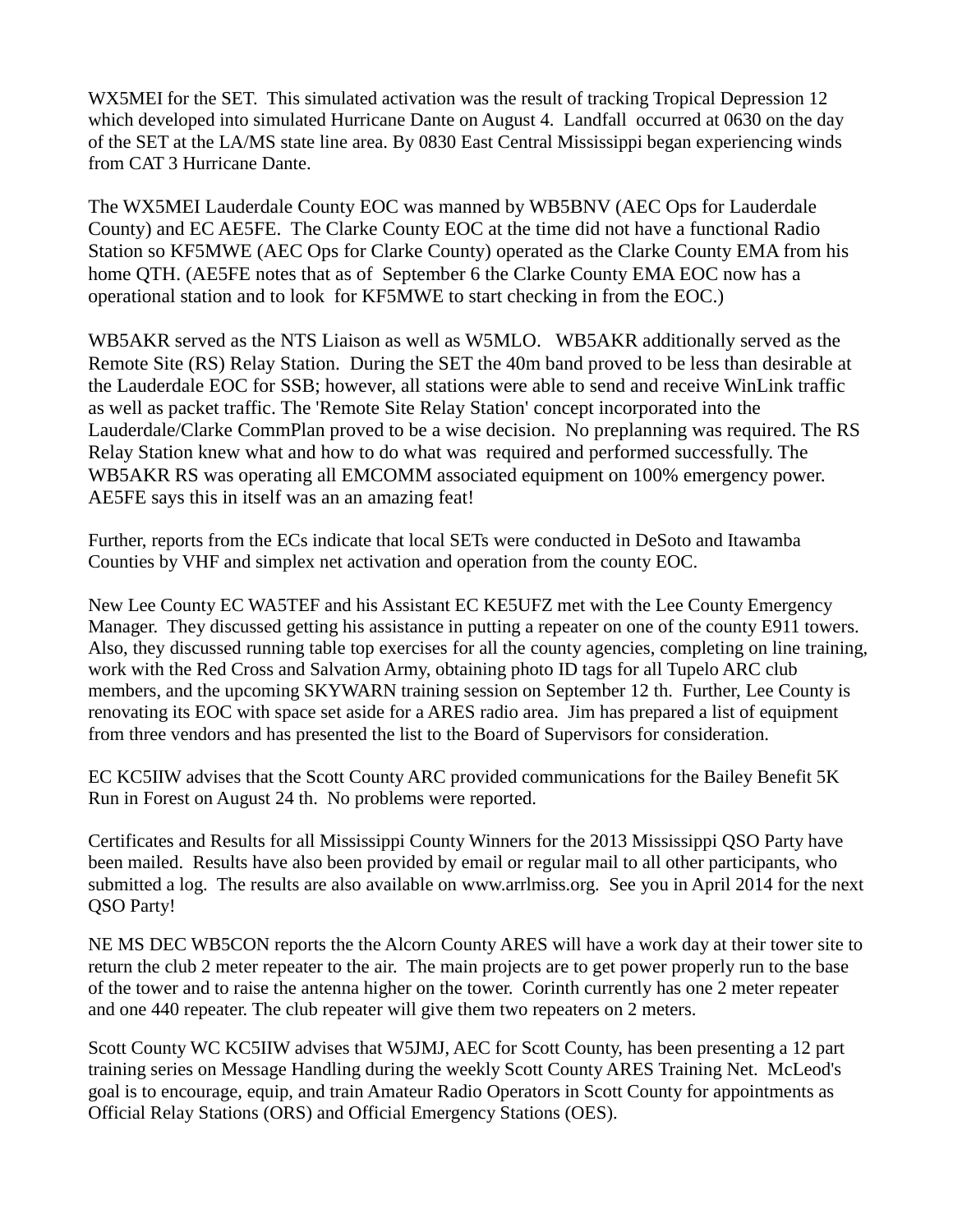Southern Mississippi YL Net Manager KB5CSQ reports that their Net Control for the last two net sessions in August was Hailey, KF5WTU. She is only11 years old and has been operating Field Day for the last 3 years on the MDXA GOTA station. Hailey attended a Technician class taught by AE5RI at the Garden Park Hospital and took her test the first of August at the MCARA VE Test Session, where she passed the test. A couple of weeks later she was a Net Control Station. Way to go, Hailey!

WD2XSH/6 (aka W5THT) reports having his 630 Meter Beacon on the air now for 11,513 hours with no complaints from other services (that's a lot of time on the air considering that the standard work year is 2080 hours!)

Information for the monthly Section Report needs to be to W5XX by the 9 th of the month following the reporting period. ARRL Headquarters likes to have the reports submitted by the 10 th of the month. Late section reporting causes delays.

Welcome to the following new Hams in Mississippi in May: KF5WTN, Scott – Olive Branch; KF5WTU, Hailey – Gulfport; KF5WVA, Johnny – Clinton; KF5WVB, Robert – Madison; KF5WVC, Michael – Clinton; KF5WVD, Michael – Madison; KF5WVE, Bruce – Brandon; KF5WVJ, Richard – Nesbit; KF5WYI, James – Oxford; KF5WZD, Christopher – Columbus; and KF5WZL, Diana - Carriere

Also welcome to the following new ARRL Members in May: W5BXY – Brandon; KF5IXR – Hattiesburg; KD5NDU – Water Valley; K5ROB – Tremont; KF5WKZ – Corinth; KF5WDL – Richland; KF5WVC – Clinton; KF5WVE – Brandon; KF5WVJ – Nesbit; and KC4YNL – Summit. ARRL Membership in Mississippi is 1,129 as of July 31.

And last but not least, welcome to KE5UFZ as Assistant EC for Lee County

Congratulations to N5MZ, Information Technology Teacher at Petal High School, who was recognized by his school board for receiving the Mississippi Professional Educators Classroom Grant Award for the 2012-2013 School Year. Using the grant, Brad purchased a D-Star Transceiver as part of integrating digital technology into his classroom curriculum. As a result of Brad's efforts during the last school year, seventeen students received their ham licenses.

Also, congratulations to the following on their upgrades: WD5CCA, Rex – Taylorsville; KF5PLO, Kathy – Pelahatchie; N5SPL, Charles – Pelahatchie; and KD4YMI, John – Brandon.

And lastly, congratulations to the new officers of the Scott County ARC: K1REZ, President; KC5IIW, VP; KF5VVU, Secretary; KF5UBZ, Treasurer; and W5JMJ, Board Member.

Club Newsletters/Reports: Hattiesburg ARC (AC5E), Lowndes County ARA (AD5DO), Meridian ARC (W5MAV), Mississippi Coast ARA (KB9ZR), and the Northeast Mississippi ARA (KB5NMB).

DEC/EC Reports: WB5CON (NE MS/Alcorn), KB5EZT (Rankin), AE5FE (Lauderdale/Clarke), KC5IIW (Scott), KE5KTU (Hinds), K5MOZ (Jackson), WX5N (Prentiss/Tishomingo), KB5NMB (Itawamba), WV1Q (Jasper), K1REZ (EC MS), WA5TEF (Lee), KE5WJN (Pearl River), and KB0ZTX (NW MS/Marshall).